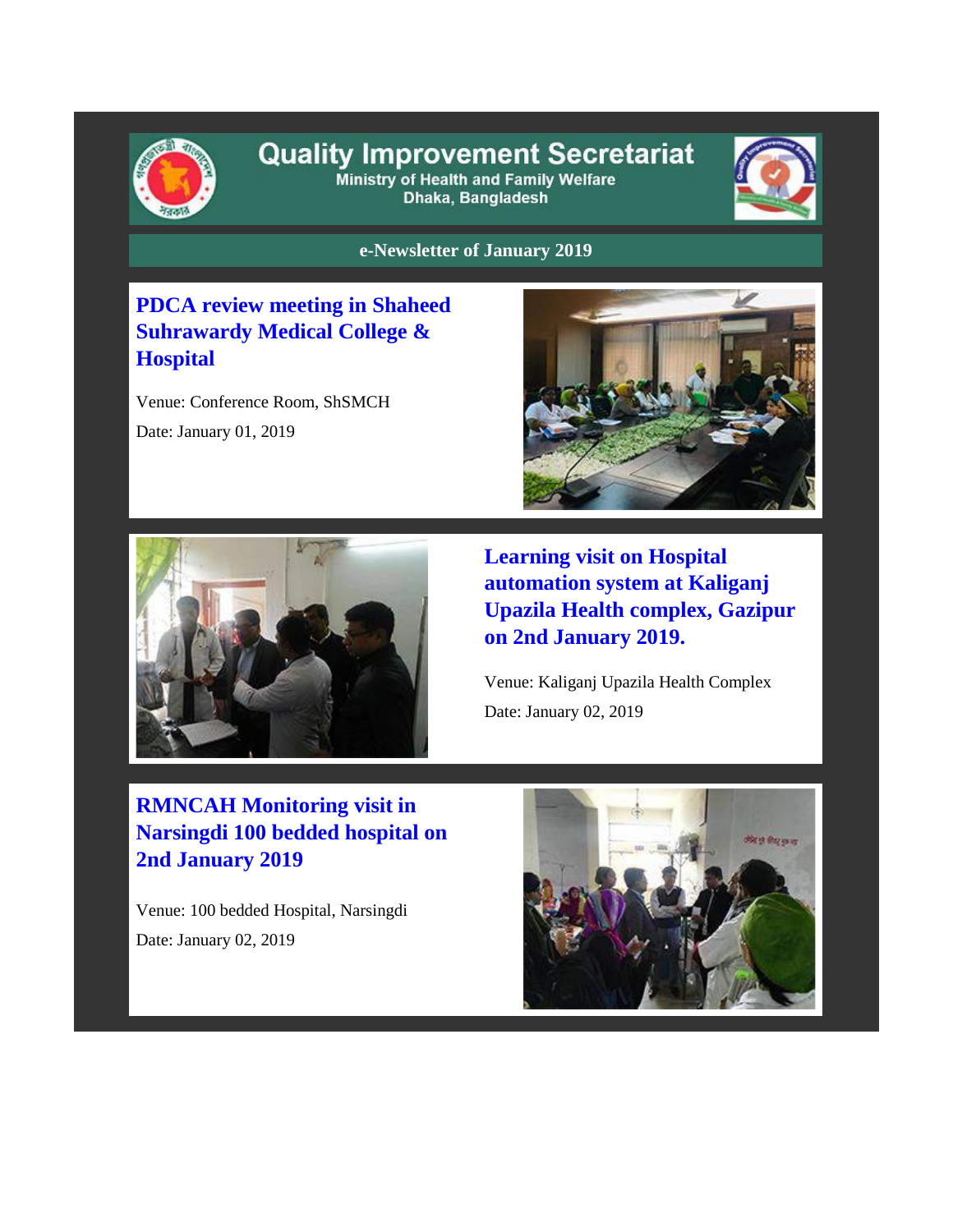

#### **Launching of Safe Surgery Checklist in ENT hospital, Dhaka**

Venue: National Institute of ENT & Hospital Date: January 04, 2019

**Award giving ceremony for Quality Improvement in Shaheed Suhrawardy Medical College Hospital Conference Room on 5th January 2019.**

Venue: Conference Room, ShMCH Date: January 05, 2019





#### **Introduction of Safe Surgery Checklist at Mugda Medical College & Hospital.**

Venue: Conference Room, MuMCH Date: January 06, 2019 Inaugurated by: Dr. Amin Ahmad Khan, Director Presentation done by: Dr. Aminul Hasan

### **Competency Based Training on Maternal Health, 8-10 Jan'19 at 100 bedded District Hospital, Narsingdi.**

Venue: Conference Room, District Hospital, Narsingdi. Date: January 08-10, 2019 Organised by Quality Improvement Secreteriat, Supported by MaMoni MNCSP.

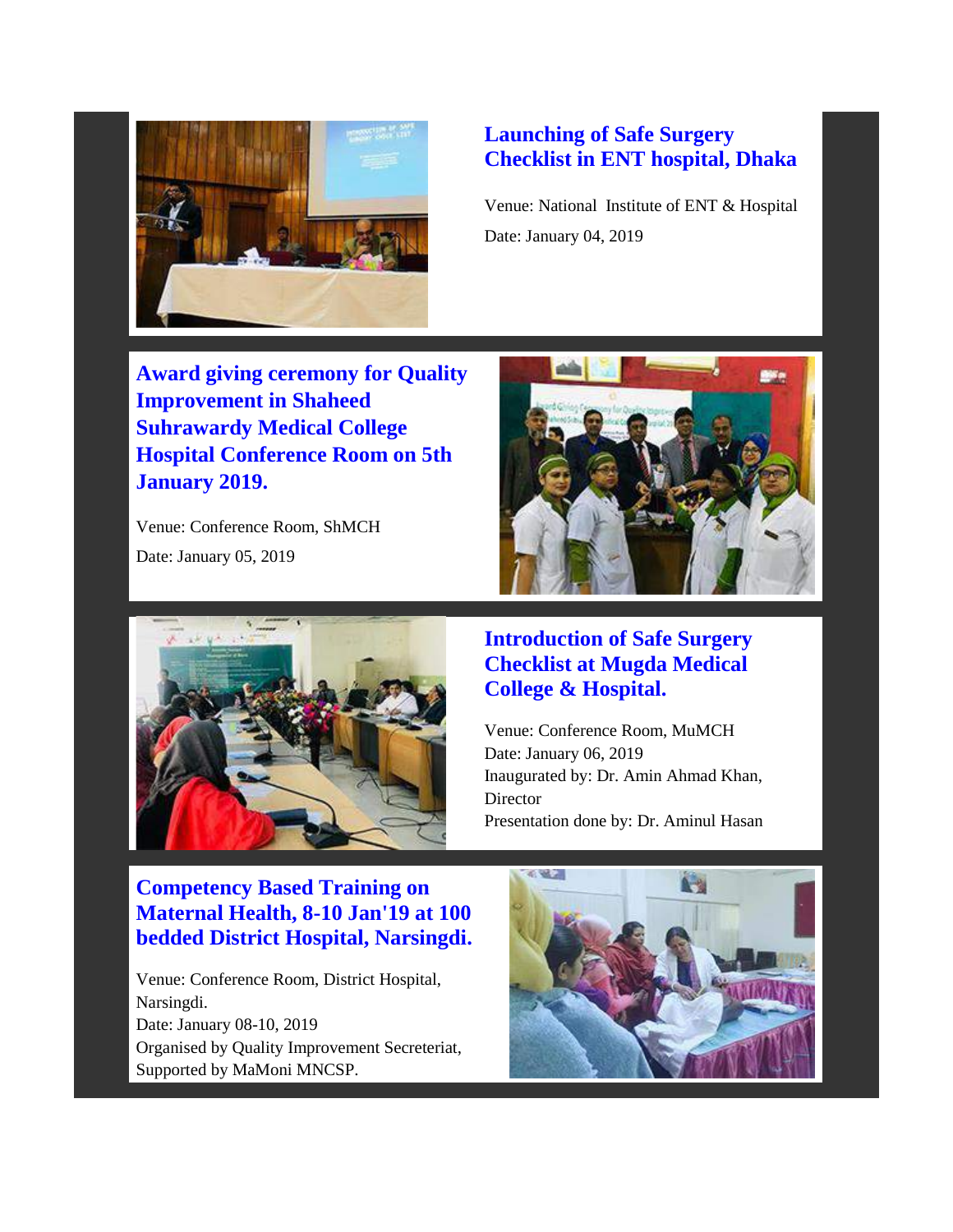

#### **Workshop on Leadership Motivation and Communication for Community Participation.**

Venue: Conference Room, BRAC CDM Savar, Dhaka. Date: January 08-10, 2019

### **MPDSR national core committee meeting in MNH conference room, EPI Bhabon, Mohakhali.**

Venue: Conference Room, EPI Bhabon, Mohakhali, Dhaka. Date: January 13, 2019





**Training on Logistics Management Information System (LMIS) of essential Maternal Newborn Child Health (MNCH) medicines in Narsingdi.**

Venue: Conference Room, CS Office, Narsingdi

Date: January 13-14, 2019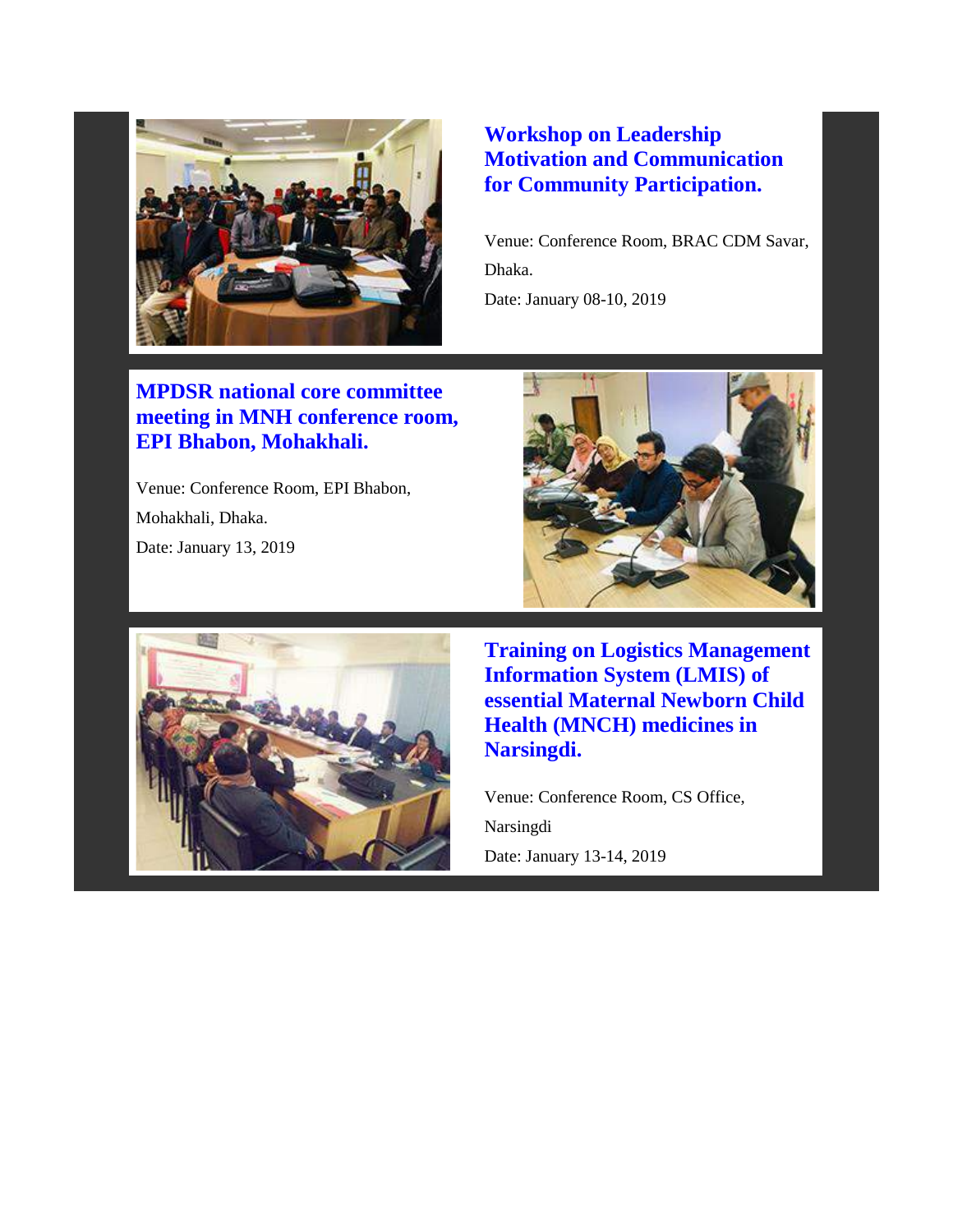### **Introduction of Safe Surgery Checklist at Kurmitola General Hospital (KGH).**

Venue: Conference Room, KGH Date: January 14, 2019



## **District Hospital Quality Improvement Committee meeting at Sadar Hospital, Satkhira.**

Venue: Conference Room, Satkhira Sadar Hospital Date: January 15, 2019

**Workshop on Implementing Quality Improvement Initiative trhough Plan-Do-Check-Act (PDCA) at Narsingdi 100 Bed District Hospital**

Venue: Conference Room, Narsingdi 100 Bed District Hospital Date: January 16-17, 2019





**Training on PDCA of QI Initiatives for Shastho Suraksha Kormosuchi (SSK) facilities in Tangail.**

Venue: Training Room, BURO Bangladesh , Tangail. Date: January 20-21, 2019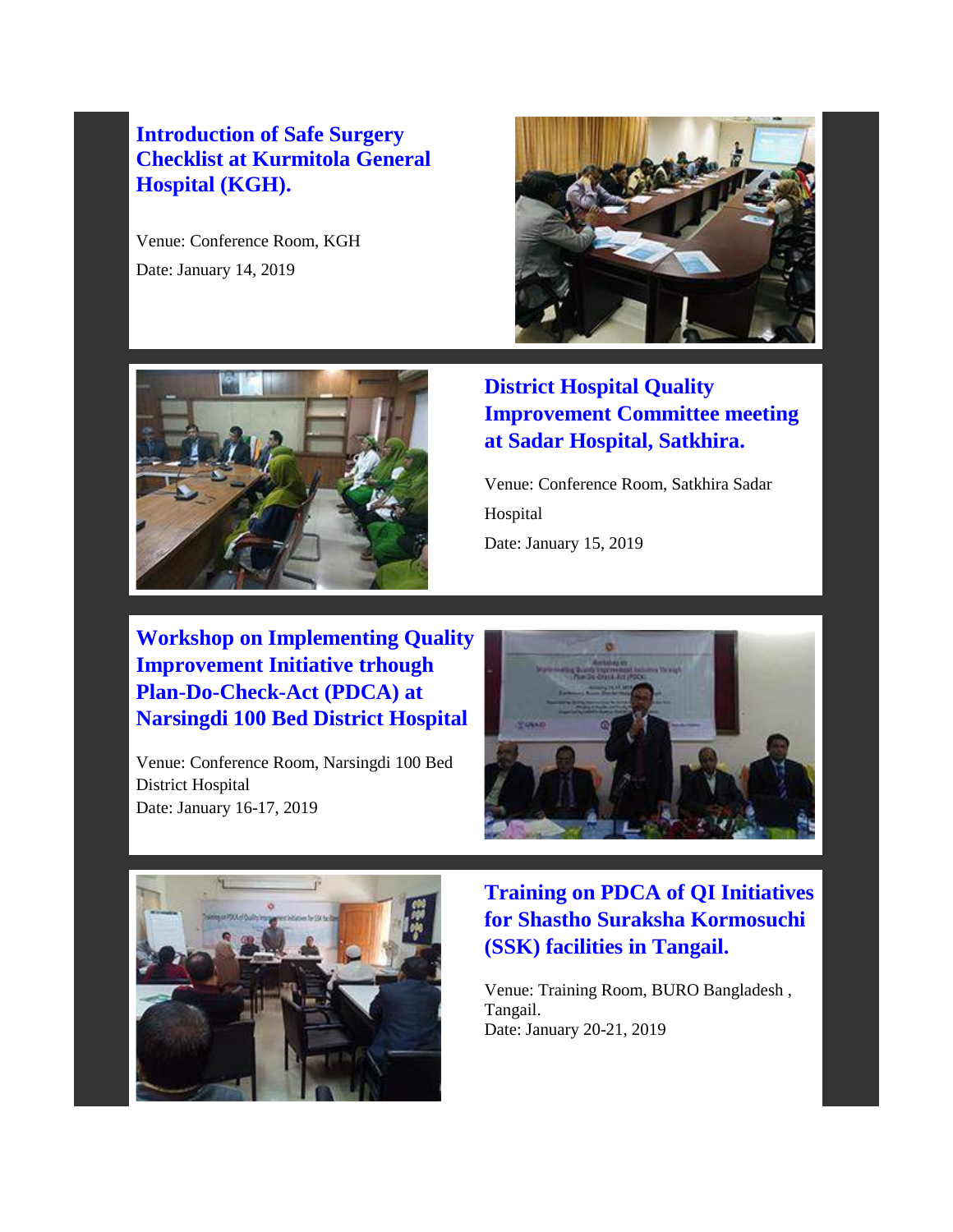#### **Sunamganj District QI Committee Meeting held in Sadar Hospital.**

Venue: Conference Room, District Sadar Hospital Date: January 22, 2019





**Dissemination Workshop on Mortality Caused by NCD in Public and Private Facility on 24th January 2019 in CIRDAP.**

Venue: CIRDAP Auditorium Date: January 24, 2019

**Divisional monthly Coordination Meeting (Health) held in Syhet Divisional Director Officer, discussed on QI issue: 5S implementation, waste management, big cleaning day, MPDSR etc.**

Venue: Conference room, Sylhet Divisional Director office Date: January 28, 2019





**Monthly Quality Improvement meeting was held in Moulavibazar 250 bed Hospital.**

Venue: Conference Room, Moulavibazar 250 bed Hospital Date: January 30, 2019